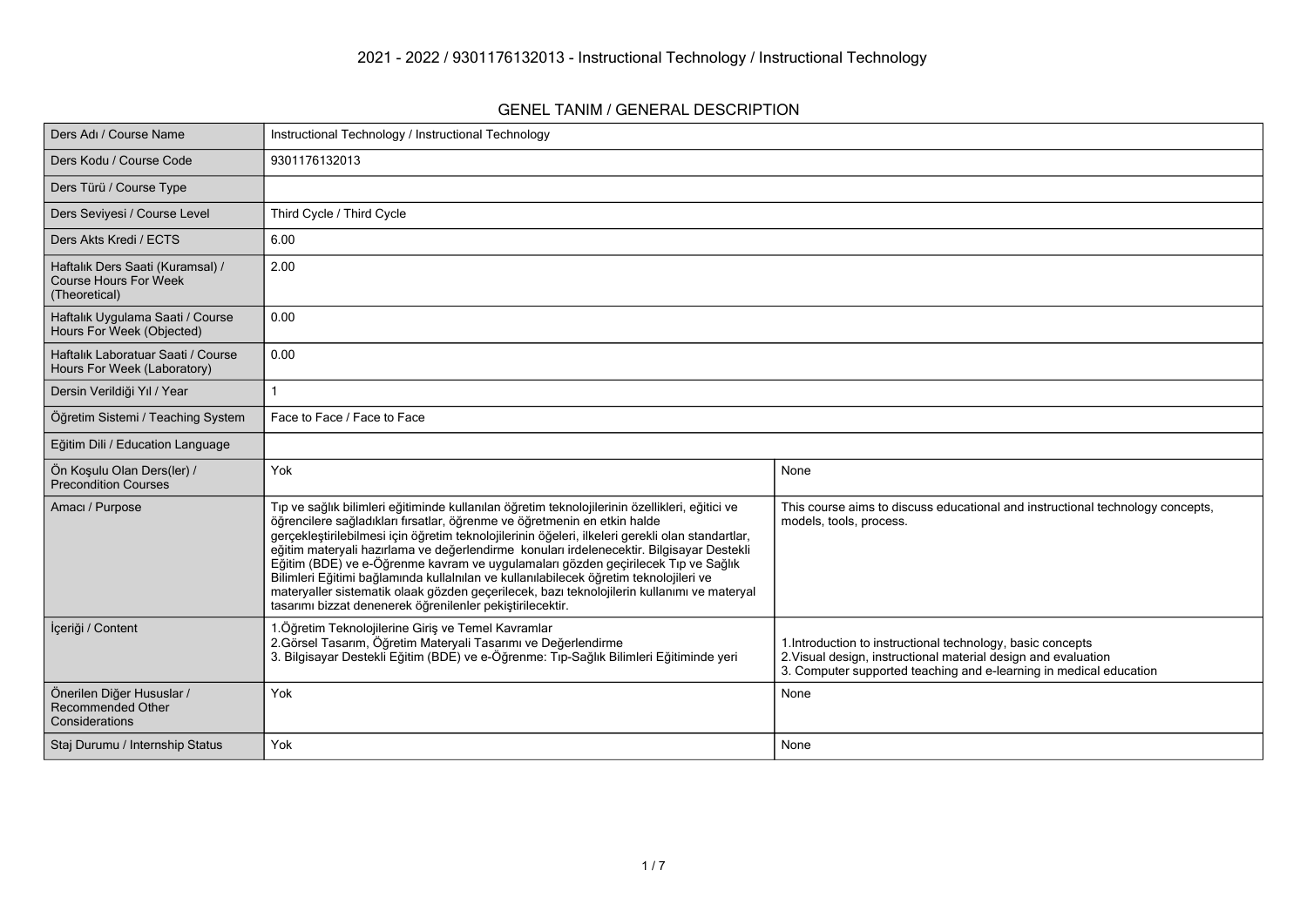| Kitabı / Malzemesi / Önerilen<br>Kaynaklar / Books / Materials /<br>Recommended Reading | 1.Yalın, H. İ. (2006). Öğretim Teknoloileri ve Materyal Geliştirme. Ankara: Nobel Yayın<br>Dağıtım.<br>2. Alkan, C. (2011). Eğitim Teknolojisi. Ankara. Anı Yayıncılık<br>3. Kaya Z. (2006). Öğretim Tenolojileri ve Materyal Geliştirme. Pegem Yayıncılık<br>4. Laurillard, D. (2002) Rethinking University Teaching: A conversational framework for the<br>effective use of learning technologies. Taylor & Francis e-Library<br>5. Koumi, J. (2006) Designing Video and Multimedia for Open and Flexible Learning.<br>Routledge<br>6.Clark, R.C., Mayer, R.E. (2008) e-Learning and the Science of Instruction, 2nd Ed. John<br>Wiley & Sons, Inc.<br>7. Boulos, M.N.K., Maramba, I., & Wheeler, S. (2006). Wikis, blogs and podcasts: A new<br>generation of Web based tools for virtual collaborative clinical practice and education,<br>BMC Medical Education, 6(41).<br>8. McKendree, J. "e-Learning" sayfa (151-164) in Swanwick, T. (Ed). Understanding<br>Medical Education Eveidence, Theory and Practice. Wiley-Blackwell, London, 2010<br>9. Masters K, Ellaway R. "AMEE Guide 32: e-Learning in medical education Part 1:<br>Learning, teaching and assessment" Med Teach. 2008 Jun;30(5):455-73. doi:<br>10.1080/01421590802108331.<br>10. Masters K, Ellaway R. "e-Learning in medical education Guide 32 Part 2: Technology,<br>management and design" Med Teach. 2008 Jun; 30(5): 474-89. doi:<br>10.1080/01421590802108349. | 1. Yalın, H. İ. (2006). Öğretim Teknoloileri ve Materyal Geliştirme. Ankara: Nobel Yayın<br>Dağıtım.<br>2. Alkan, C. (2011). Eğitim Teknolojisi. Ankara. Anı Yayıncılık<br>3. Kaya Z. (2006). Öğretim Tenolojileri ve Materyal Geliştirme. Pegem Yayıncılık<br>4. Laurillard, D. (2002) Rethinking University Teaching:A conversational framework for<br>the effective use of learning technologies. Taylor & Francis e-Library<br>5. Koumi, J. (2006) Designing Video and Multimedia for Open and Flexible Learning.<br>Routledge<br>6. Clark, R.C., Mayer, R.E. (2008) e-Learning and the Science of Instruction, 2nd Ed.<br>John Wiley & Sons, Inc.<br>7. Boulos, M.N.K., Maramba, I., & Wheeler, S. (2006). Wikis, blogs and podcasts: A<br>new generation of Web based tools for virtual collaborative clinical practice and<br>education, BMC Medical Education, 6(41).<br>8. McKendree, J. "e-Learning" sayfa (151-164) in Swanwick, T. (Ed). Understanding<br>Medical Education Eveidence, Theory and Practice. Wiley-Blackwell, London, 2010<br>9. Masters K, Ellaway R. "AMEE Guide 32: e-Learning in medical education Part 1:<br>Learning, teaching and assessment" Med Teach. 2008 Jun; 30(5): 455-73. doi:<br>10.1080/01421590802108331.<br>10. Masters K, Ellaway R. "e-Learning in medical education Guide 32 Part 2:<br>Technology, management and design" Med Teach. 2008 Jun;30(5):474-89. doi:<br>10.1080/01421590802108349. |
|-----------------------------------------------------------------------------------------|-------------------------------------------------------------------------------------------------------------------------------------------------------------------------------------------------------------------------------------------------------------------------------------------------------------------------------------------------------------------------------------------------------------------------------------------------------------------------------------------------------------------------------------------------------------------------------------------------------------------------------------------------------------------------------------------------------------------------------------------------------------------------------------------------------------------------------------------------------------------------------------------------------------------------------------------------------------------------------------------------------------------------------------------------------------------------------------------------------------------------------------------------------------------------------------------------------------------------------------------------------------------------------------------------------------------------------------------------------------------------------------------------------------------------------------------------|--------------------------------------------------------------------------------------------------------------------------------------------------------------------------------------------------------------------------------------------------------------------------------------------------------------------------------------------------------------------------------------------------------------------------------------------------------------------------------------------------------------------------------------------------------------------------------------------------------------------------------------------------------------------------------------------------------------------------------------------------------------------------------------------------------------------------------------------------------------------------------------------------------------------------------------------------------------------------------------------------------------------------------------------------------------------------------------------------------------------------------------------------------------------------------------------------------------------------------------------------------------------------------------------------------------------------------------------------------------------------------------------------------------------------------------------------|
| Öğretim Üyesi (Üyeleri) / Faculty<br>Member (Members)                                   | Prof. Dr. H. İbrahim Durak                                                                                                                                                                                                                                                                                                                                                                                                                                                                                                                                                                                                                                                                                                                                                                                                                                                                                                                                                                                                                                                                                                                                                                                                                                                                                                                                                                                                                      |                                                                                                                                                                                                                                                                                                                                                                                                                                                                                                                                                                                                                                                                                                                                                                                                                                                                                                                                                                                                                                                                                                                                                                                                                                                                                                                                                                                                                                                  |

# **ÖĞRENME ÇIKTILARI / LEARNING OUTCOMES**

| Öğretim teknolojisi alanındaki temel kavramları eksiksiz açıklayıp araçları sayabilir | At the end of this course the student, will be able to describe basic concepts and tools of instructional<br>technology                             |
|---------------------------------------------------------------------------------------|-----------------------------------------------------------------------------------------------------------------------------------------------------|
| web bazlı bir eğitim materyali tasarlayıp değerlendirebilir                           | At the end of this course, the student will be able to develop and evaluate a web based instructional<br>material                                   |
| web ortamında ortak çalışma ile materyal tasarlayıp kullanabilir                      | At the end of this course the student, will be able work effectively with her/his peers at web based<br>medium and produce a instructional material |

**HAFTALIK DERS İÇERİĞİ / DETAILED COURSE OUTLINE**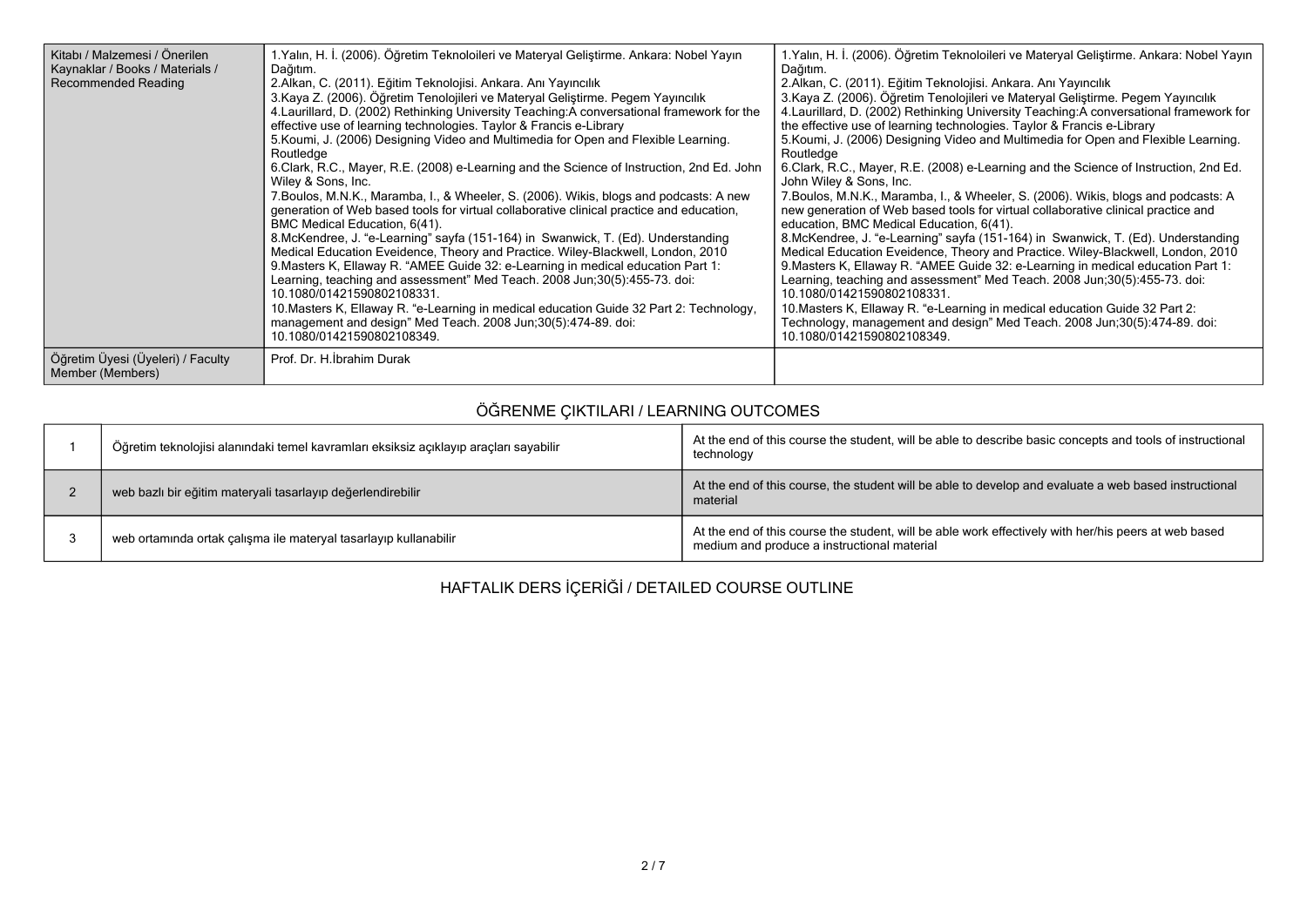| Hafta / Week   |                                            |          |     |                                                                       |                           |
|----------------|--------------------------------------------|----------|-----|-----------------------------------------------------------------------|---------------------------|
|                | Teorik Dersler / Theoretical               | Uygulama | Lab | Öğretim Yöntem ve<br>Teknikleri/Teaching Methods<br><b>Techniques</b> | Ön Hazırlık / Preliminary |
| $\overline{1}$ | Giriş                                      |          |     |                                                                       |                           |
|                | Introduction                               |          |     |                                                                       |                           |
|                | Teorik Dersler / Theoretical               | Uygulama | Lab | Öğretim Yöntem ve<br>Teknikleri/Teaching Methods<br>Techniques        | Ön Hazırlık / Preliminary |
| $\overline{2}$ | Öğretim teknolojisi kavramları             |          |     |                                                                       |                           |
|                | Basic concepts of instructional technology |          |     |                                                                       |                           |
|                | Teorik Dersler / Theoretical               | Uygulama | Lab | Öğretim Yöntem ve<br>Teknikleri/Teaching Methods<br>Techniques        | Ön Hazırlık / Preliminary |
| 3              | Görsel tasarım                             |          |     |                                                                       |                           |
|                | Visual design                              |          |     |                                                                       |                           |
|                | Teorik Dersler / Theoretical               | Uygulama | Lab | Öğretim Yöntem ve<br>Teknikleri/Teaching Methods<br>Techniques        | Ön Hazırlık / Preliminary |
| $\overline{4}$ | Görsel tasarım                             |          |     |                                                                       |                           |
|                | Instructional material design              |          |     |                                                                       |                           |
|                | Teorik Dersler / Theoretical               | Uygulama | Lab | Öğretim Yöntem ve<br>Teknikleri/Teaching Methods<br>Techniques        | Ön Hazırlık / Preliminary |
| 5              | Öğretim materyali tasarımı                 |          |     |                                                                       |                           |
|                | Instructional material evaluation          |          |     |                                                                       |                           |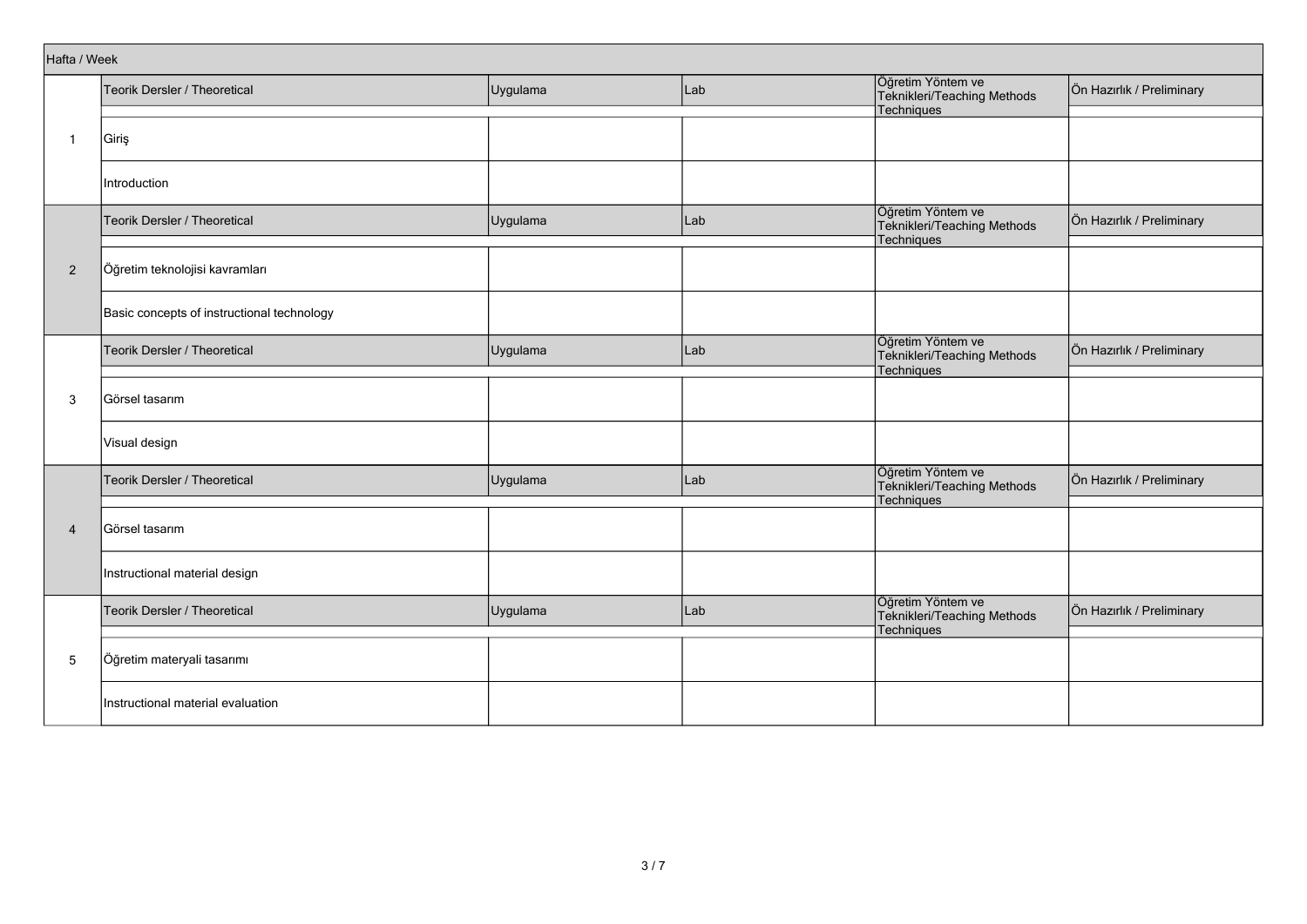|                 | Teorik Dersler / Theoretical                           | Uygulama | Lab | Öğretim Yöntem ve<br>Teknikleri/Teaching Methods<br>Techniques | Ön Hazırlık / Preliminary |
|-----------------|--------------------------------------------------------|----------|-----|----------------------------------------------------------------|---------------------------|
| $6\phantom{.}6$ | Öğretim materyali tasarımı                             |          |     |                                                                |                           |
|                 | Instructional material evaluation                      |          |     |                                                                |                           |
|                 | Teorik Dersler / Theoretical                           | Uygulama | Lab | Öğretim Yöntem ve<br>Teknikleri/Teaching Methods<br>Techniques | Ön Hazırlık / Preliminary |
| $\overline{7}$  | Öğretim materyali değerlendirme                        |          |     |                                                                |                           |
|                 | Computer supported collaborative learning and teaching |          |     |                                                                |                           |
|                 | Teorik Dersler / Theoretical                           | Uygulama | Lab | Öğretim Yöntem ve<br>Teknikleri/Teaching Methods<br>Techniques | Ön Hazırlık / Preliminary |
| 8               | Öğretim materyali değerlendirme                        |          |     |                                                                |                           |
|                 | Computer supported collaborative learning and teaching |          |     |                                                                |                           |
|                 | Teorik Dersler / Theoretical                           | Uygulama | Lab | Öğretim Yöntem ve<br>Teknikleri/Teaching Methods<br>Techniques | Ön Hazırlık / Preliminary |
| 9               | Bilgisayar destekli eğitim                             |          |     |                                                                |                           |
|                 | e-learning                                             |          |     |                                                                |                           |
|                 | Teorik Dersler / Theoretical                           | Uygulama | Lab | Öğretim Yöntem ve<br>Teknikleri/Teaching Methods<br>Techniques | Ön Hazırlık / Preliminary |
| 10              | e-öğrenme                                              |          |     |                                                                |                           |
|                 | e-learning                                             |          |     |                                                                |                           |
|                 | Teorik Dersler / Theoretical                           | Uygulama | Lab | Öğretim Yöntem ve<br>Teknikleri/Teaching Methods<br>Techniques | Ön Hazırlık / Preliminary |
| 11              | web temelli öğretim teknolojileri                      |          |     |                                                                |                           |
|                 | web based learning and teaching                        |          |     |                                                                |                           |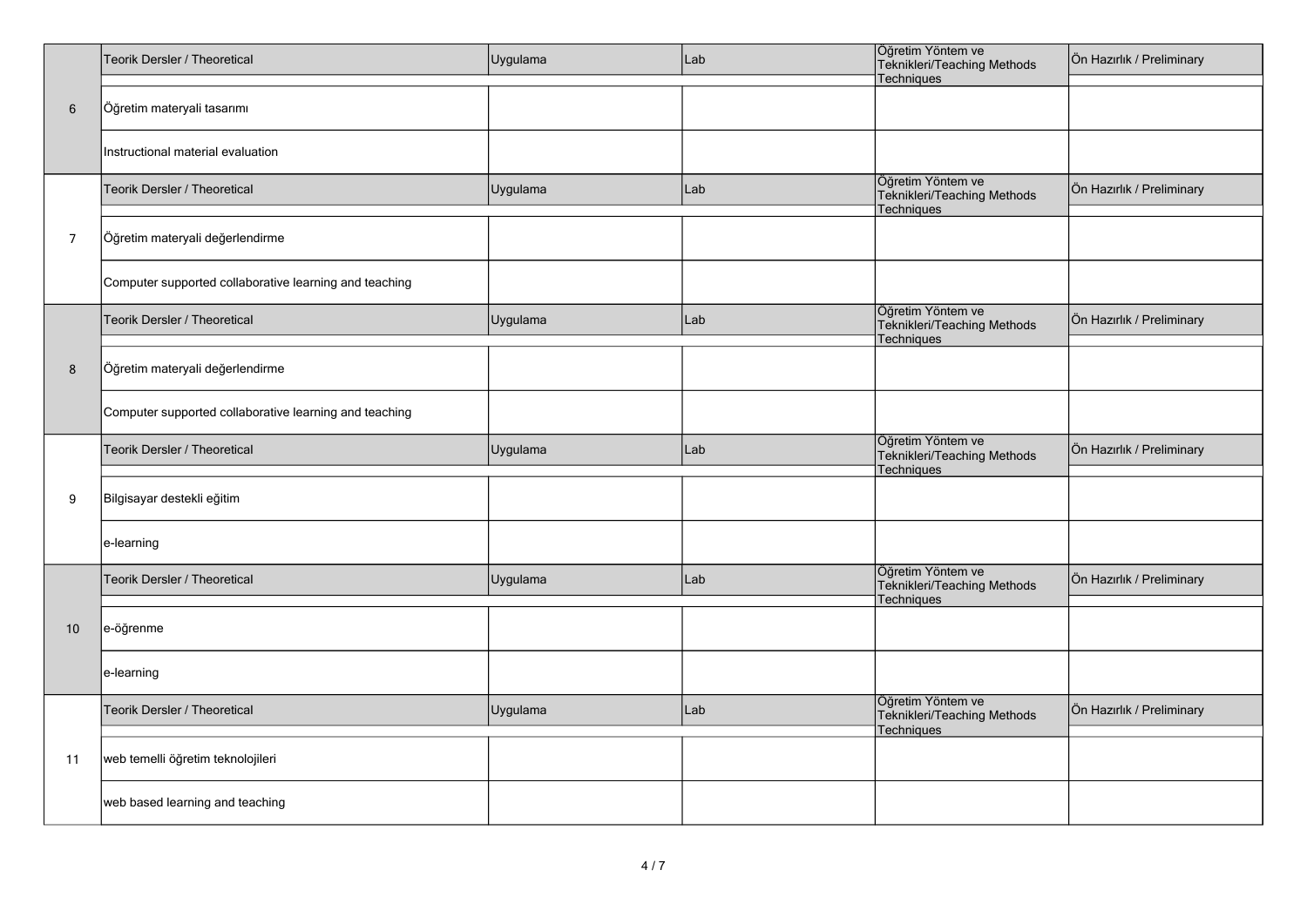|    | Teorik Dersler / Theoretical                           | Uygulama | Lab | Öğretim Yöntem ve<br>Teknikleri/Teaching Methods               | Ön Hazırlık / Preliminary |
|----|--------------------------------------------------------|----------|-----|----------------------------------------------------------------|---------------------------|
|    |                                                        |          |     | Techniques                                                     |                           |
| 12 | web temelli öğretim teknolojileri                      |          |     |                                                                |                           |
|    | web based learning and teaching                        |          |     |                                                                |                           |
|    | Teorik Dersler / Theoretical                           | Uygulama | Lab | Öğretim Yöntem ve<br>Teknikleri/Teaching Methods<br>Techniques | Ön Hazırlık / Preliminary |
|    |                                                        |          |     |                                                                |                           |
| 13 | tıp ve sağlık bilimleri eğitiminde öğretim teknolojisi |          |     |                                                                |                           |
|    | web based material design                              |          |     |                                                                |                           |
|    |                                                        |          |     | Öğretim Yöntem ve                                              |                           |
|    | Teorik Dersler / Theoretical                           | Uygulama | Lab | Teknikleri/Teaching Methods                                    | Ön Hazırlık / Preliminary |
|    |                                                        |          |     | <b>Techniques</b>                                              |                           |
|    |                                                        |          |     |                                                                |                           |
| 14 | tıp ve sağlık bilimleri eğitiminde öğretim teknolojisi |          |     |                                                                |                           |
|    |                                                        |          |     |                                                                |                           |
|    |                                                        |          |     |                                                                |                           |
|    | web based material design                              |          |     |                                                                |                           |
|    |                                                        |          |     | Öğretim Yöntem ve                                              |                           |
|    | Teorik Dersler / Theoretical                           | Uygulama | Lab | Teknikleri/Teaching Methods                                    | Ön Hazırlık / Preliminary |
|    |                                                        |          |     | Techniques                                                     |                           |
|    |                                                        |          |     |                                                                |                           |
| 15 | sunumlar                                               |          |     |                                                                |                           |
|    |                                                        |          |     |                                                                |                           |
|    |                                                        |          |     |                                                                |                           |
|    | project presentation                                   |          |     |                                                                |                           |
|    |                                                        |          |     | Öğretim Yöntem ve                                              |                           |
|    | Teorik Dersler / Theoretical                           | Uygulama | Lab | Teknikleri/Teaching Methods                                    | Ön Hazırlık / Preliminary |
|    |                                                        |          |     | Techniques                                                     |                           |
|    |                                                        |          |     |                                                                |                           |
| 16 | toparlama ve değerlendirme                             |          |     |                                                                |                           |
|    |                                                        |          |     |                                                                |                           |
|    | wrap up and evaluation                                 |          |     |                                                                |                           |
|    |                                                        |          |     |                                                                |                           |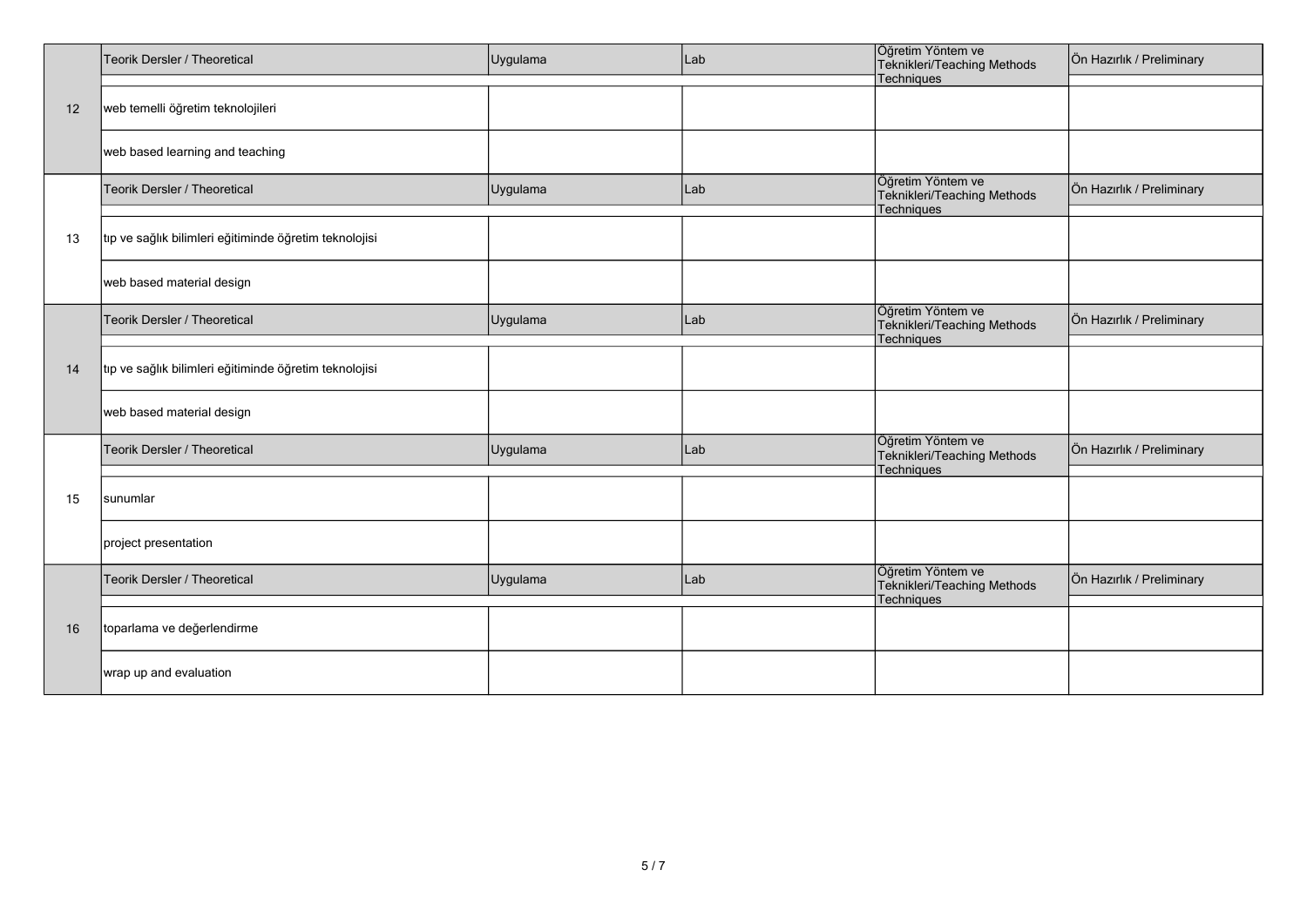### **DEĞERLENDİRME / EVALUATION**

| Yarıyıl (Yıl) İçi Etkinlikleri / Term (or Year) Learning Activities | Sayı /<br>Number | Katkı Yüzdesi /<br>Percentage of<br>Contribution (%) |
|---------------------------------------------------------------------|------------------|------------------------------------------------------|
| Ara Sinav / Midterm Examination                                     |                  | 100                                                  |
| Toplam / Total:                                                     |                  | 100                                                  |
| Başarı Notuna Katkı Yüzdesi / Contribution to Success Grade(%):     |                  | 40                                                   |

| Sayı/<br>Number | Katkı Yüzdesi /<br>Percentage of<br>Contribution (%) |
|-----------------|------------------------------------------------------|
|                 | 100                                                  |
|                 | 100                                                  |
|                 | 60                                                   |
|                 |                                                      |

| Etkinliklerinin Başarı Notuna Katkı Yüzdesi(%) Toplamı / Total Percentage of Contribution (%) to Success Grade: |  |  |
|-----------------------------------------------------------------------------------------------------------------|--|--|
| Değerlendirme Tipi / Evaluation Type:                                                                           |  |  |

# **İŞ YÜKÜ / WORKLOADS**

| Etkinlikler / Workloads                                                                                                                                                              | Sayı /<br>Number | Süresi<br>(Saat) /<br>Duration<br>(Hours) | Toplam İş Yükü<br>(Saat) / Total<br>Work Load<br>(Hour) |
|--------------------------------------------------------------------------------------------------------------------------------------------------------------------------------------|------------------|-------------------------------------------|---------------------------------------------------------|
| Derse Katılım / Attending Lectures                                                                                                                                                   | 16               | 2.00                                      | 32.00                                                   |
| Takım/Grup Çalışması / Team/Group Work                                                                                                                                               |                  | 60.00                                     | 60.00                                                   |
| Proje Tasarımı / Yönetimi / Project Design/Management                                                                                                                                |                  | 60.00                                     | 60.00                                                   |
| Bireysel Çalışma / Self Study                                                                                                                                                        |                  | 30.00                                     | 30.00                                                   |
| Ev Ödevi / Homework                                                                                                                                                                  | $\overline{2}$   | 20.00                                     | 40.00                                                   |
| Toplam / Total:                                                                                                                                                                      | 21               | 172.00                                    | 222.00                                                  |
| Dersin AKTS Kredisi = Toplam İş Yükü (Saat) / 30.00 (Saat/AKTS) = 222.00/30.00 = 7.40 ~ / Course ECTS Credit = Total Workload (Hour) / 30.00 (Hour / ECTS) = 222.00 / 30.00 = 7.40 ~ |                  |                                           |                                                         |